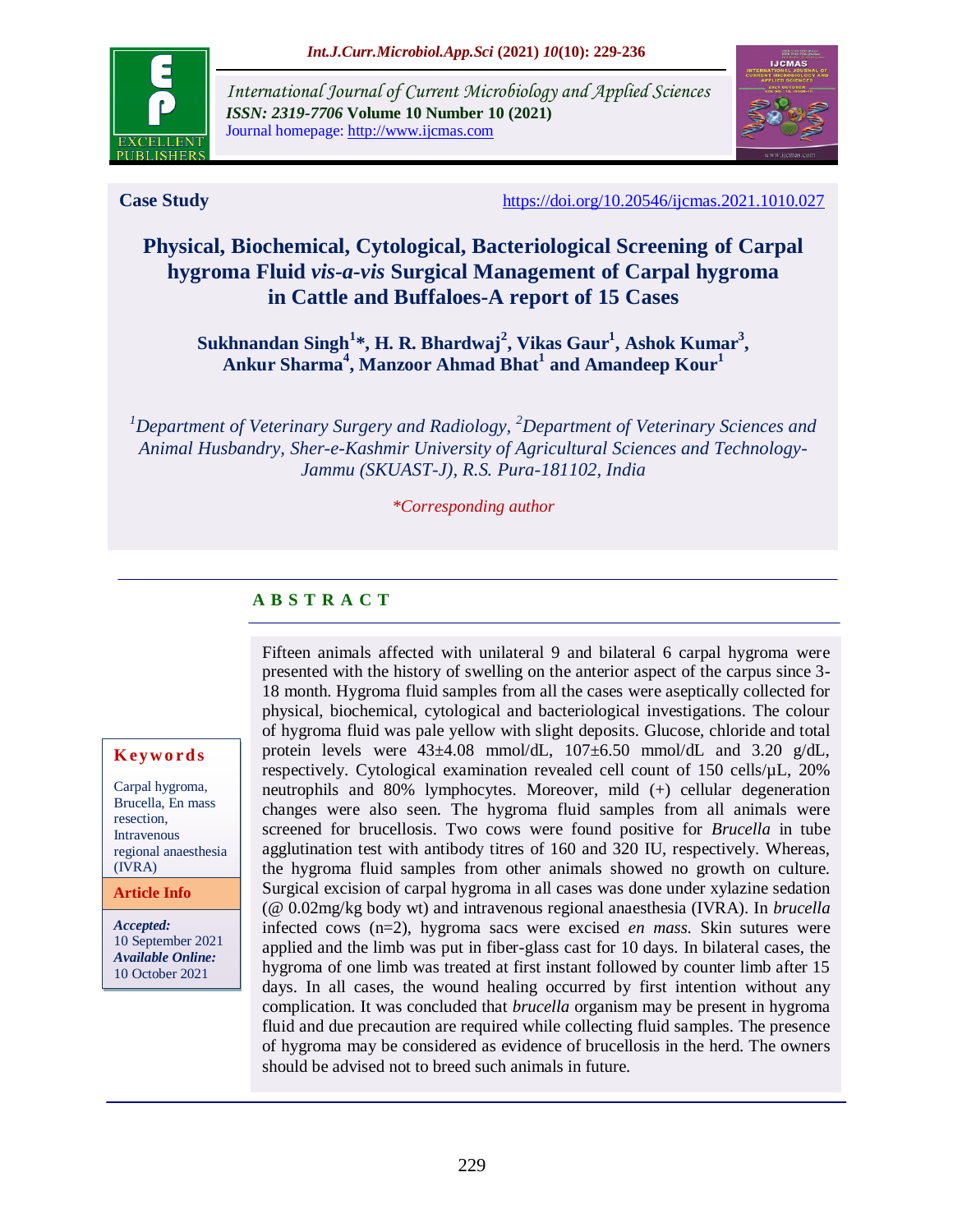## **Introduction**

Bursa is a small synovial fluid filled pouch of white fibrous tissue lined with synovial membrane whose main function is to provide cushion between bone, tendons and muscles around major joints of body (Honnas *et al.,* 1995 and Kassem *et al.,* 2017).

These bursae are further divided into congenital (Ahmed and Radad, 2006) and acquired (Misk, 2008). Acquired bursitis**/**hygroma has been reported that of olecronan (Hayat *et al.,* 2009), carpal (Ibrahim, 1987 and Misk, 2008) and sternal (Ahmed and Radad, 2006).

Carpal hygroma is commonly encountered acquired bursitis in bovine. It characterised by localized swelling over the dorsal part of carpal joint involving the skin, subcutaneous precarpal bursa and loose connective tissue (Tyagi and Singh, 2006 and Shukla *et al.,* 2020).

Etiology of carpal hygroma involves direct trauma with rough flooring (Cohen *et al.,* 2005; Ahmed and Radad, 2006; Venugopalan, 2009 and Kenyon, 2011) and brucellosis (Blood *et al.,* 1983; Sathiyabama, 2010 and Kenyon, 2011).

Diagnosis can be done on the basis of history of housing of animal on rough flooring, slow growth of fluctuating mass on the dorsal surface of the carpus and exploratory aspiration of hygroma fluid (Ahmed and Radad, 2006).

Conservative management can be done by repeated aspiration of hygroma fluid at weekly time interval (Arican *et al.,* 2005; Samsar and Akin, 2006) or incision of bursa followed by infiltration of irritant solutions like 4% tincture of iodine or 3-5% carbolic acid, which leads to destruction of the bursal lining followed by granulation, cicatrisation and obliteration of cavity (Arican *et al.,* 2005; Ahmed and Radad, 2006). However, surgical resection of chronic hygroma is preferred than conservative or medical treatments due to rapid and economic healing (Honnas *et al.,* 1995; Ahmed and Radad, 2006 and Shukla *et al.,* 2020).

The present study was aimed to do physical, biochemical, cytological and bacteriological examination of carpal hygroma fluid sample *vis-a-vis* surgical management of carpal hygroma to recommend preventive measure for the veterinary surgeons dealing with carpal hygroma in dairy cows and buffaloes.

#### **Materials and Methods**

Carpal hygroma fluid samples from all the affected animals (12 cows and 3 buffaloes) were taken aseptically in a sterile vial for the physical, biochemical, cytological and bacteriological examination. Staining of fluid was done with Auramine stain and Ziehl– Neelsen (Z.N.) stain (Bastian, 2005). A tube agglutination test was done in all animals.

Prior to surgery, all the animals were fasted for 24 hours. All the animals were restrained in the lateral recumbency with affected limb on upper side under xylazine sedation (0.02 mg/kg body wt, I/M) a tourniquet was applied proximal to the carpal joint and distal to the elbow joint for intravenous regional anaesthesia (IVRA). In IVRA 20 ml of injection lignocaine hydrochloride 2% was administered in a prominent vein (Fig. 2, A).

After shaving and scrubbing of the surgical site (Fig. 2, B), an elliptical skin incision on lateral aspect to the swelling was made (Fig. 2, C), and the skin was undermined with the help of scissors and utmost care was taken to avoid the rupture of bursa (Fig. 2, D). The posterior portion of the bursa was detached carefully,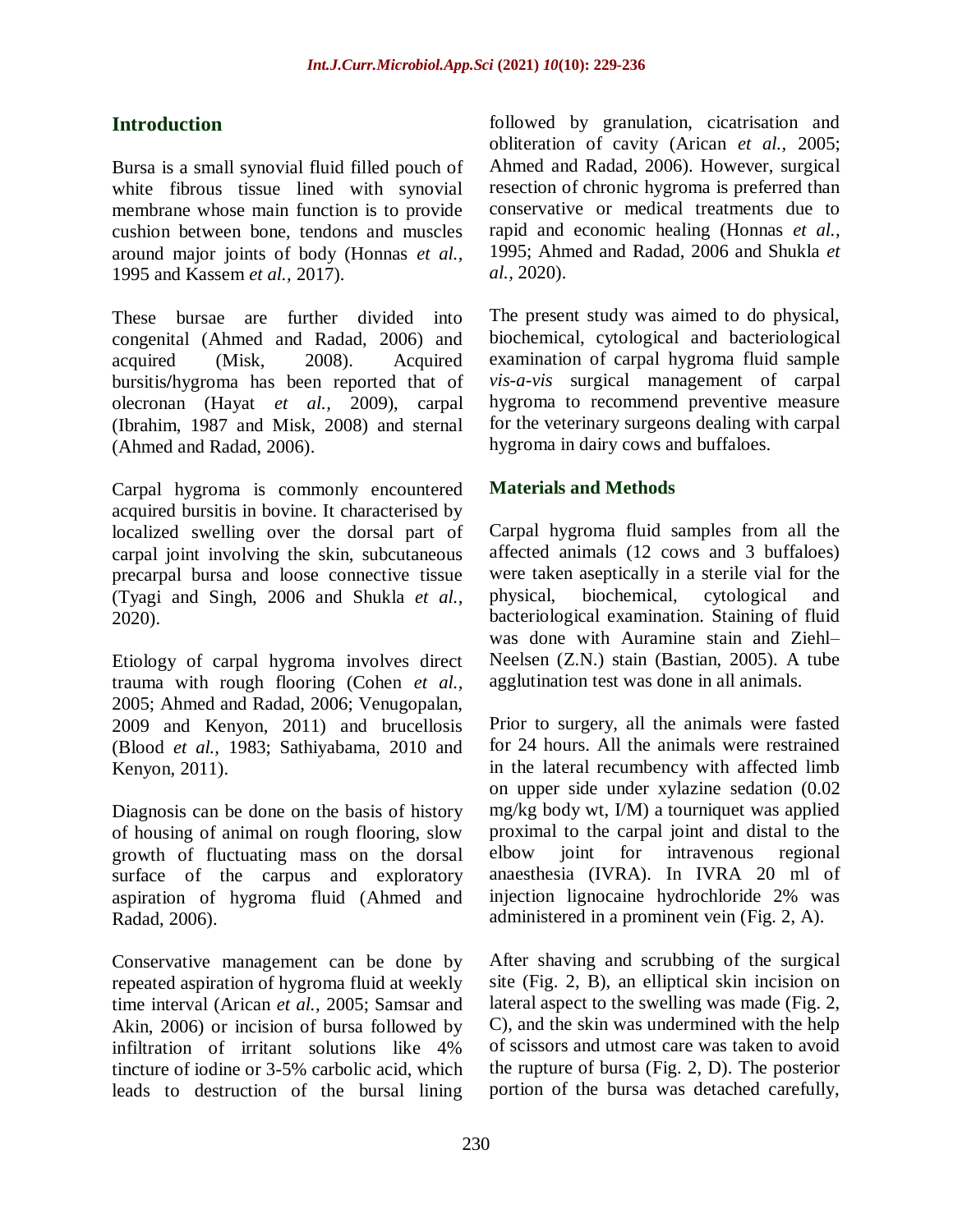keeping the joint capsule least affected (Fig. 2, E). In all cases intact bursae were resected successfully (Fig. 3, A and B) however in two cows, the sac got ruptured (Fig. 3, E) and the surgical site was flushed with warm saline solution mixed with antibiotic gentamicin.

Horizontal mattress suture pattern was applied on the skin using Nylon suture No. 2 and trimming of extra skin was done to prevent pocket formation during the healing process (Fig. 2, F).

All cases were operated and hygroma sacs were surgically excised as *en mass* which was followed by application of fiberglass cast for 10 days and injection Enrofloxacin hydrochloride @ 2.5 mg per kg body wt. I/M and injection Meloxicam @0.5 mg per kg body wt. I/M were administered for 5 and 3 days, respectively. Sutures were removed on  $10^{th}$  day post-operative (Fig.3 C).

## **History**

All the animals were affected with either unilateral or bilateral carpal hygroma (Fig. 1, A-C) and were presented with the history of swelling on the anterior aspect of the carpus since 3-18 month.

According to the owner initially it was a small swelling over the carpal joint and slowly developed. In some cases it was treated by the local veterinarian, but the animal didn't respond to the treatment and it grows steadily over a period of time.

On clinical examination mucous membrane and rectal temperature were normal. Feed and water intake was normal. However, animals have difficulty in sitting down and standing up due to massive swelling on anterior aspect of carpal joint.

#### **Results and Discussion**

The colour of hygroma fluid was pale yellow (Fig. 3, A) with slight deposits. Glucose, chloride and total protein levels were 43±4.08 mmol/dL, 107±6.50 mmol/dL and 3.20 g/dL, respectively. Cytological examination revealed cell count of 150 cells/µL, 20% neutrophils and 80% lymphocytes. Moreover, mild cellular degeneration (+) were seen.

The hygroma fluid samples from all the animals were screened for brucellosis using tube agglutination test. Two cows were found positive for *brucella* with antibody titres of 160 and 320 IU, respectively and no acid bacilli was observed under Z.N. and Auramine stains. *en mass* resection without spilling hygroma fluid was successfully done in n=13 cases whereas, it was not possible in  $n=2$ cows.

In the present study, carpal hygroma affected animals were installed at pucca floor and repeated trauma might has caused the hygroma. Other authors (Ahmed and Radad, 2006; Tyagi and Singh, 2006; Kenyon, 2011; Misk *et al.,* 2013; Kassem *et al.,* 2017 and Shukla *et al.,* 2020) reported in cattle and buffalo and Hayat *et al.,* (2009) reported in horses that due to repeated trauma, the skin gets thickened which surrounds the acquired subcutaneous bursa containing fluids in it.

Routinely, brucellosis in cattle is diagnosed clinically by abortion, infertility and retained fetal membrane however, in the present study two animals which had carpal hygroma were found positive for brucella organism after screening hygroma fluid. Other authors have also reported presence of brucella organisms in hygroma fluids in cattle (Fensterbank, 1978; Musa *et al.,* 1990; Berhe *et al.,* 2007; Sathiyabama, 2010).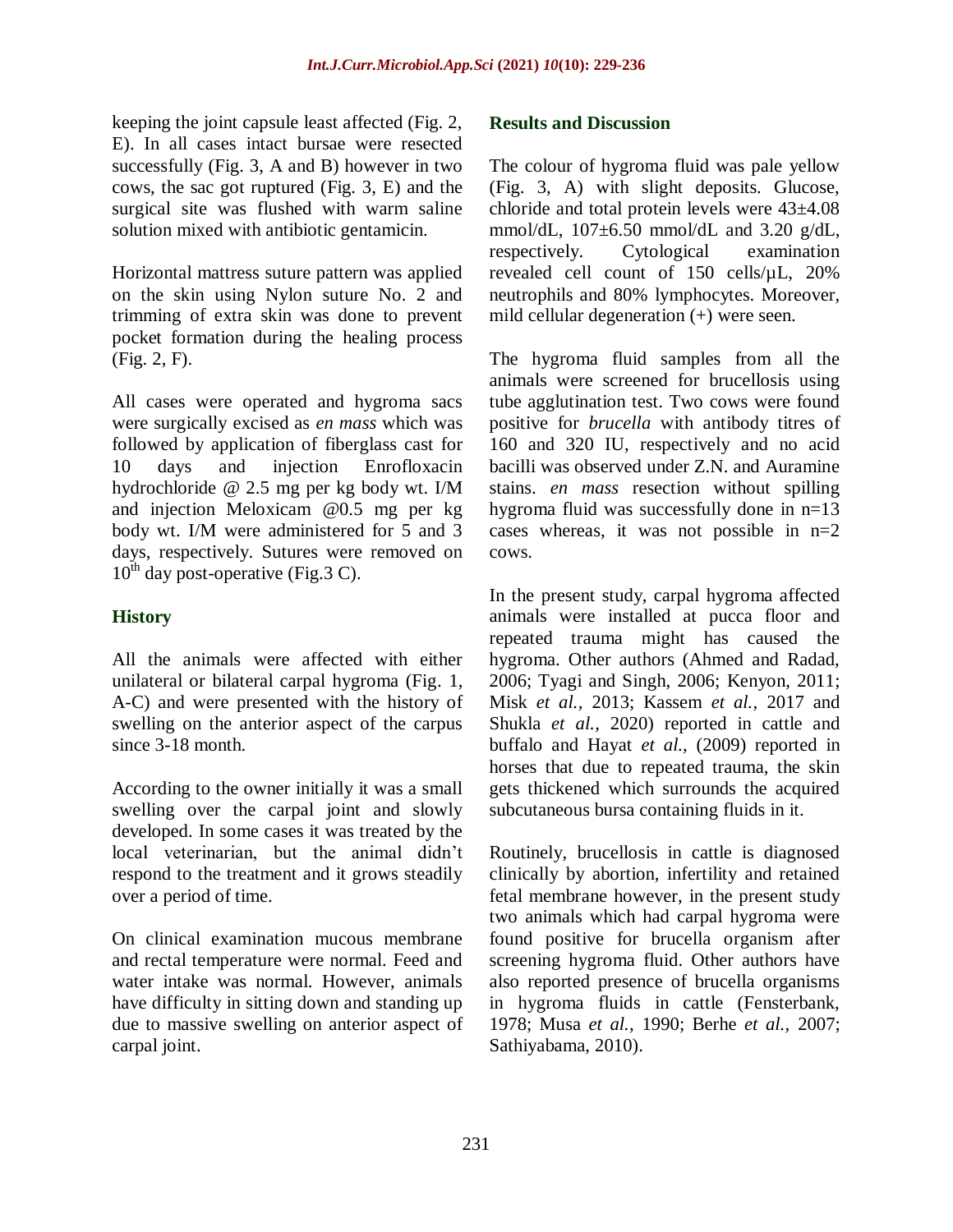**Fig.1** A. Unilateral carpal hygroma in a 7 year old Murrah buffalo B. Bilateral carpal hygroma in a 4year old H.F. cattle C. Unilateral carpal hygroma in a 6.4 year old Nili-Ravi buffalo D. Bilateral carpal hygroma and fluid collection in a 1.5 year old H.F. heifer

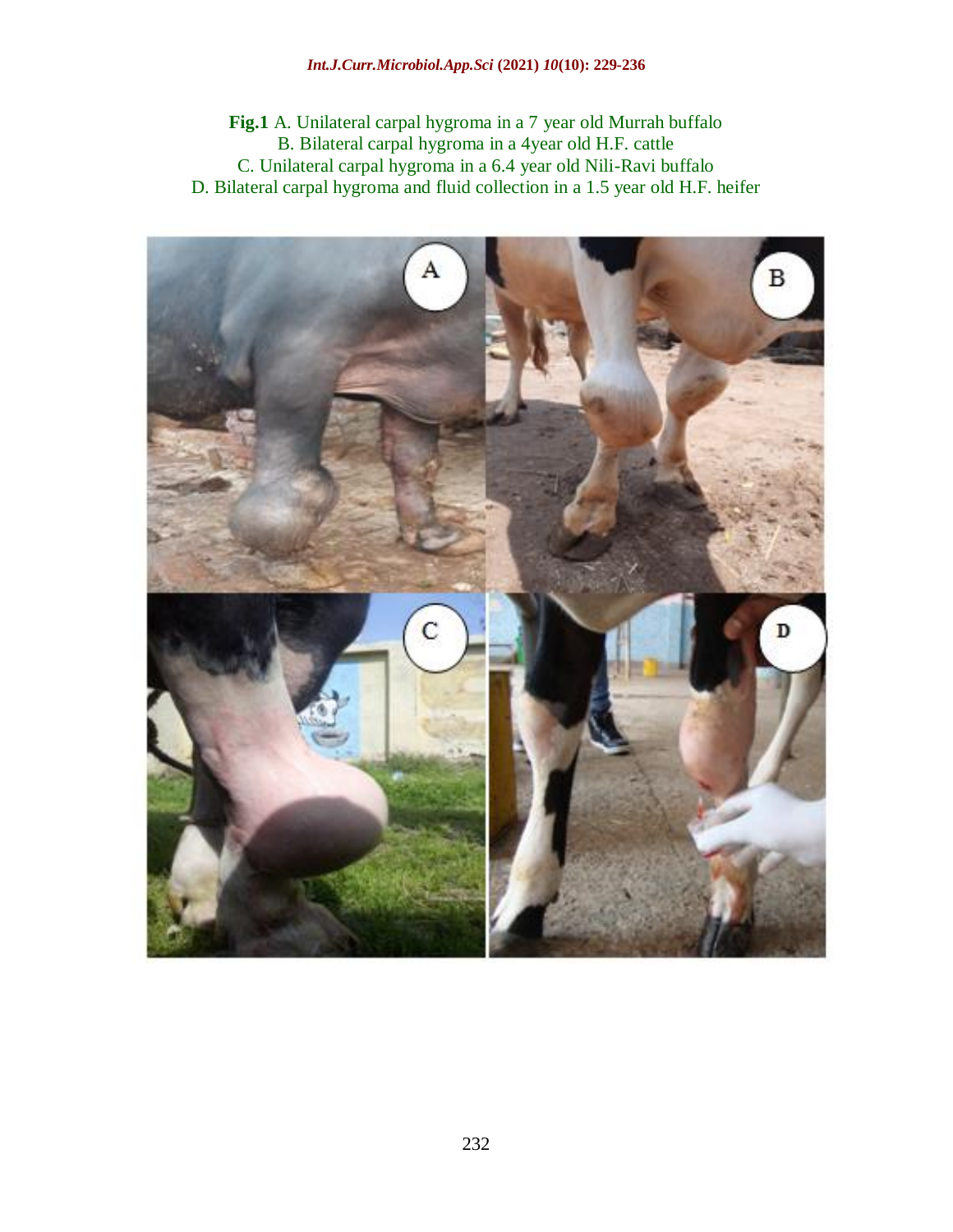#### *Int.J.Curr.Microbiol.App.Sci* **(2021)** *10***(10): 229-236**

**Fig.2** A- Application of tourniquet and IVRA with of 20 ml 2% lignocaine hydrochloride B- Aseptic preparation of surgical site C- Elliptical skin incision on lateral aspect of carpal hygroma D- Undermining of skin for separation of sac E- Undermining of ventral attachment of en mass resection of bursa F- Skin suturing

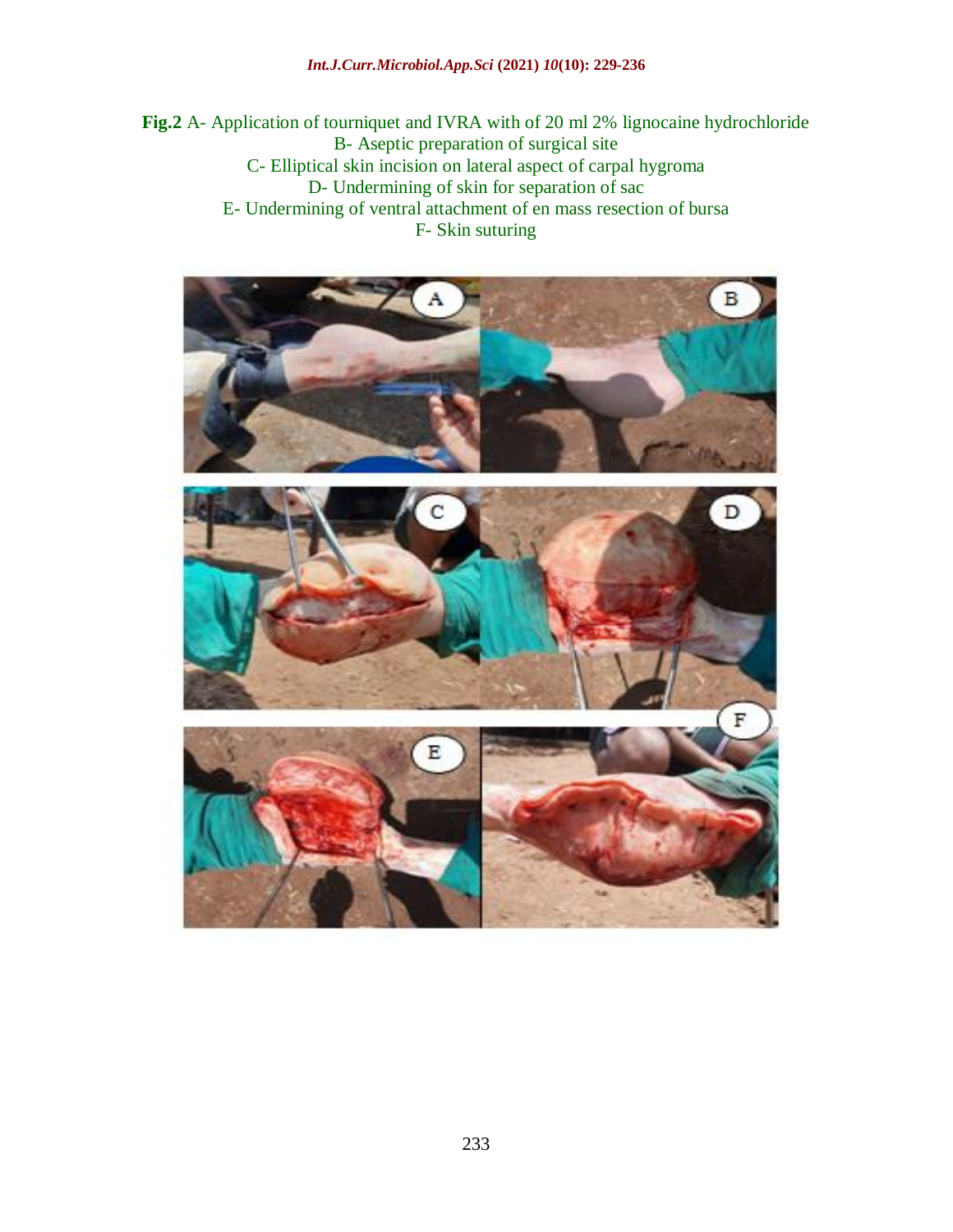**Fig.3** A&B- En mass resected hygroma sacs in *brucella* positive cows C-Three month post-operative in 4year old H.F. cattle D-5 month post-operative in 7 year old Murrah buffalo E-Rupture bursa in 2.5 year old cattle



In present study pale yellow hygroma fluid with slight deposits, glucose  $43\pm4.08$ mmol/dL, chloride 107±6.50 mmol/dL and total protein 3.20g/dL were the biochemical findings. Cytological examination revealed cell count of 150 cells/ µL, 20% neutrophils and 80% lymphocytes. On screening the available literature no reports has been found.

In the present study all the animals were treated surgically and sac was removed as *en mass* without spillage of hygroma fluid whereas, in two cows hygroma fluid spillage occurred which might be due to repeated attempts of aspiration of hygroma fluid as conservative treatment resulting in infection and adhesion formation.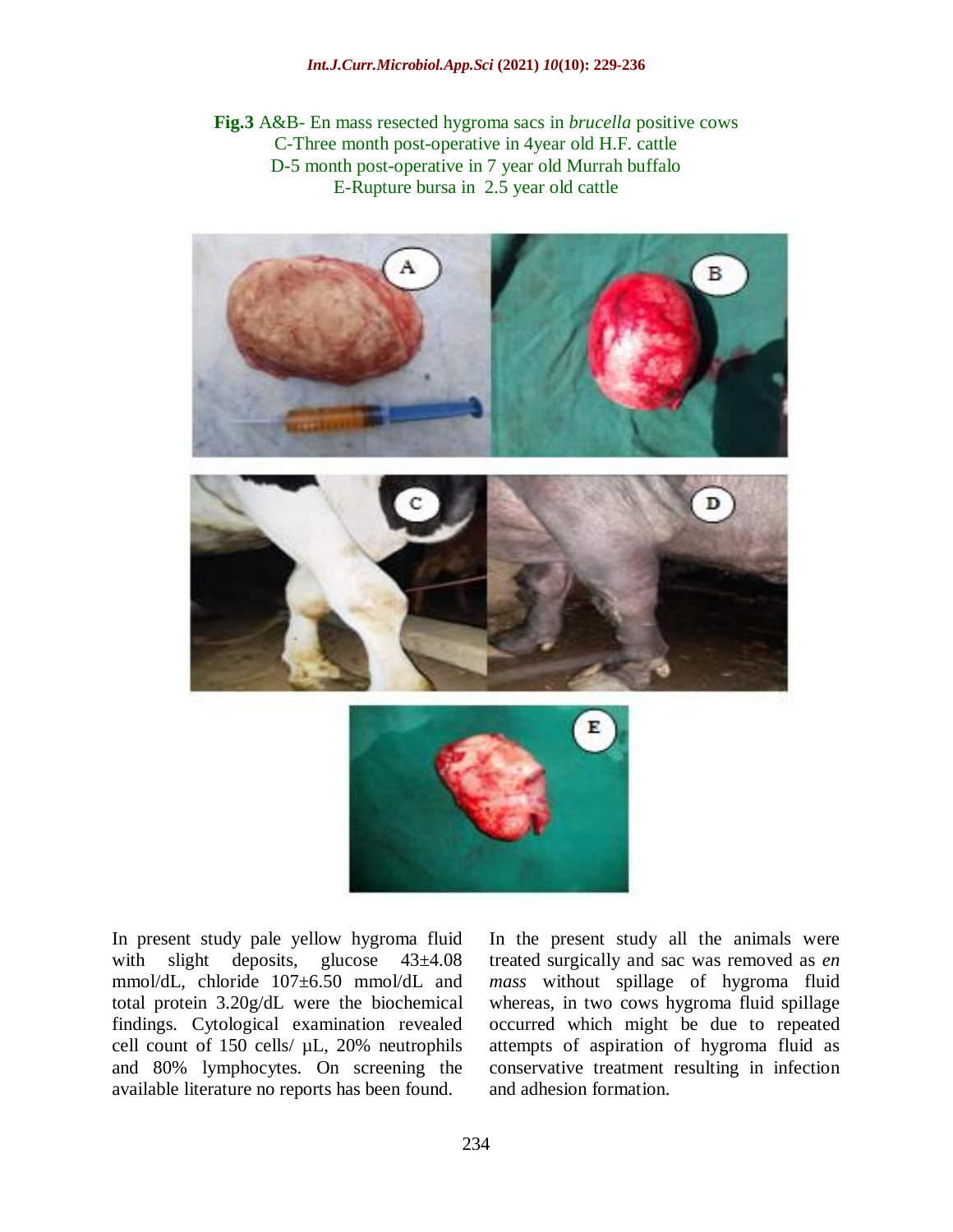In present study post operatively the immobilization of the carpal joint with caudal splint and fiber glass cast is very beneficial for the stability of suture line and had better outcomes. However, Shukla *et al.,* 2020 used pressure bandage and caudal splint.

The *brucella* organism may be present in hygroma fluid and due precaution are required while collecting fluid samples. It is recommended that surgery of carpal hygroma should be done as *en mass* resection taking utmost care of any spillage during surgery, especially brucella positive cases, as *brucella* organism may act as public health accident for the veterinary surgeons. However, repeated attempts of aspiration of hygroma fluid as a conservative method of treatment are not recommended. The presence of hygroma may be considered as an evidence of brucellosis in the herd. The owners should be advised not to breed such animals in future.

#### **References**

- Ahmed, F. and Radad, K. 2006. Surgical treatment and histopathology of different forms of olecranon and pre sternal bursitis in cattle and buffalo. Journal of Veterinary Science, 7:287- 291.
- Arican, M., Kocabiyik, A. and Izei, C. 2015. Treatment of bilateral olecranon bursitis in a horse. Indian Veterinary Journal, 82: 325.
- Bastian, I. L. R. 2005.Laboratory diagnosis of tuberculosis by sputum microscopy. Adelaide, Institute of Medical and Veterinary Science.
- Berhe,G., Belihu, K., Asfaw, Y. and Zei, D. 2007. Seroepidemiological investigation of bovine brucellosis in the extensive cattle production system of tigray region of ethiopia - Intern. J. Appl. Res. Vet. Med. 5(2):65-71.
- Blood, D. C., Radostits, O. M., Henderson, J.

A. 1983. Veterinary Medicine, 6thEdn, London, United Kingdom, Bailliere Tindall.

- Cohen, S. P., Narvaez, J. C., Lebovits, A. H., Stojanovic, M. P. 2005. Corticosteroid injections for trochanteric bursitis: Is Fluoroscopy necessary? A pilot study. B. J. A., 94 (1): 100-106.
- Fensterbank, R. 1978. Congenital Brucellosis in cattle associated with localization in a hygroma. Veterinary Record 23; 103(13):283-284.
- Hayat, A., Han, M. C., Sagliyan, A. and Biricik, H. S. 2009. Different treatment of Olecranon bursitis in six horses. Journal of Animal and Veterinary Advances, 8(5):1032-1034.
- Honnas, C. M., Schumacher, J., McClure, S. R., Crabill, M. R., Carter, G. K., Schmitz, D. G. and Hoffman, A. G. 1995.Treatment of olecranon bursitis in horses: 10 cases (1986-1993). Journal of the American Veterinary Medical Association, 206:1022-1026.
- Ibrahim, M. T. 1987. Surgical anatomical studies on some synovial bursae in donkey Assiut, Assiut University, Master Thesis.
- Kaseem, M. M., ElKammar, M. H. and Abdel-Wahed, A. A. 2017. Prevalence and management of subcutaneous bursitis in cattle and buffalo. Alexandria Journal of Veterinary Sciences, 55(1):198-203.
- Kenyon, S. 2011. Musculoskeletal Disorders ‐ Cattle, pp-7.
- Misk, N. A. 2008. Atlas of Veterinary Surgery. Assiut. Assiut City Press.
- Musa, M. T., Jahans, K. L. and Fadalla, M. E. 1990 Clinical manifestations of brucellosis in cattle of the southern darfur province, Western Sudan - Journal of Comparative Pathology, 103(1): 95-99.
- Samsar, E., Akin, F. 2006. Ozel Cherrahi. 3rd edition. Medipress, Malatya, pp: 356-